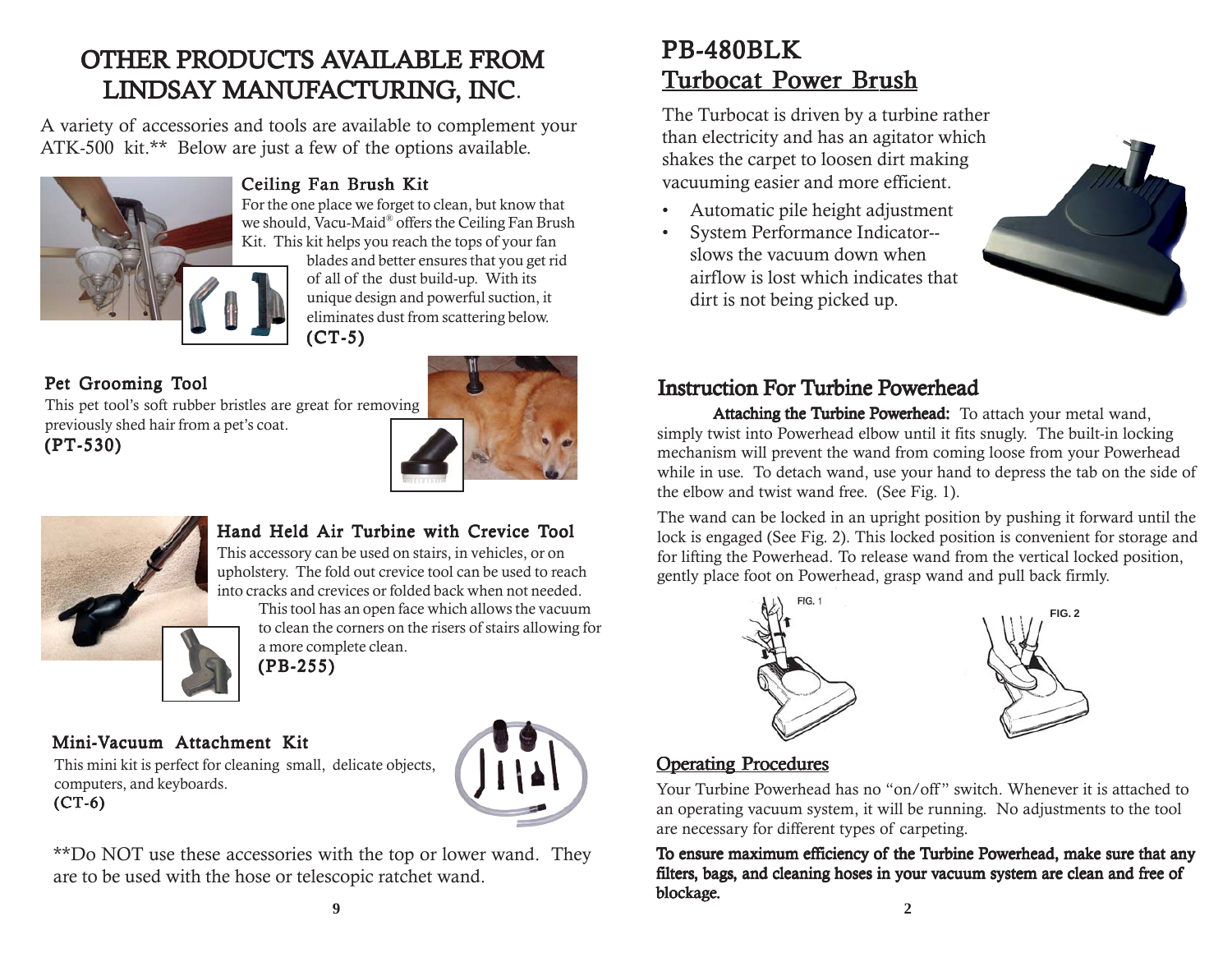



### Cleaning the Intake Nozzle

If the turbine nozzle becomes obstructed:

- 1. Turn off the vacuum system and disconnect the powerhead from the wand.
- 2. Turn the powerhead over and remove the clear belt cover by first rotating the two latches counterclockwise until they align with the openings in the

# **FIG. 4** INTAKE NOZZLE



belt cover. Lift the belt cover out from under the base plate (Fig. 4).

- 3. Remove debris from the intake and turbine. Rotate the brush roller to ensure the system is clear. Make sure the red seal on the belt cover and mating surfaces are free from dirt particles before reassembling. Check that the belt teeth are engaged with the turbine drive shaft sprocket. Check belt condition and position on sprocket and on brush roller.
- 4. Reassemble the belt cover to the unit: Insert the front of the belt cover under the base plate edge and press belt cover onto housing. Rotate the two latches clockwise until they lock into place. **IMPORTANT:** Check that a proper seal is made. Unit performance is dependent on a proper seal.

### Cleaning the Brush Assembly

Thread, string, carpet fiber, fuzz, and pet hair occasionally become wound around the brush assembly. These items should be routinely removed to keep the brush assembly clean and to maintain efficiency.

- 1. Disconnect the powerhead from the hose and wands. Be sure parts have stopped spinning before working on the turbine powerhead.
- 2. Turn the powerhead over (Fig.3).
- 3. Strings and other entangled items can be removed by unwinding them by hand or carefully with scissors.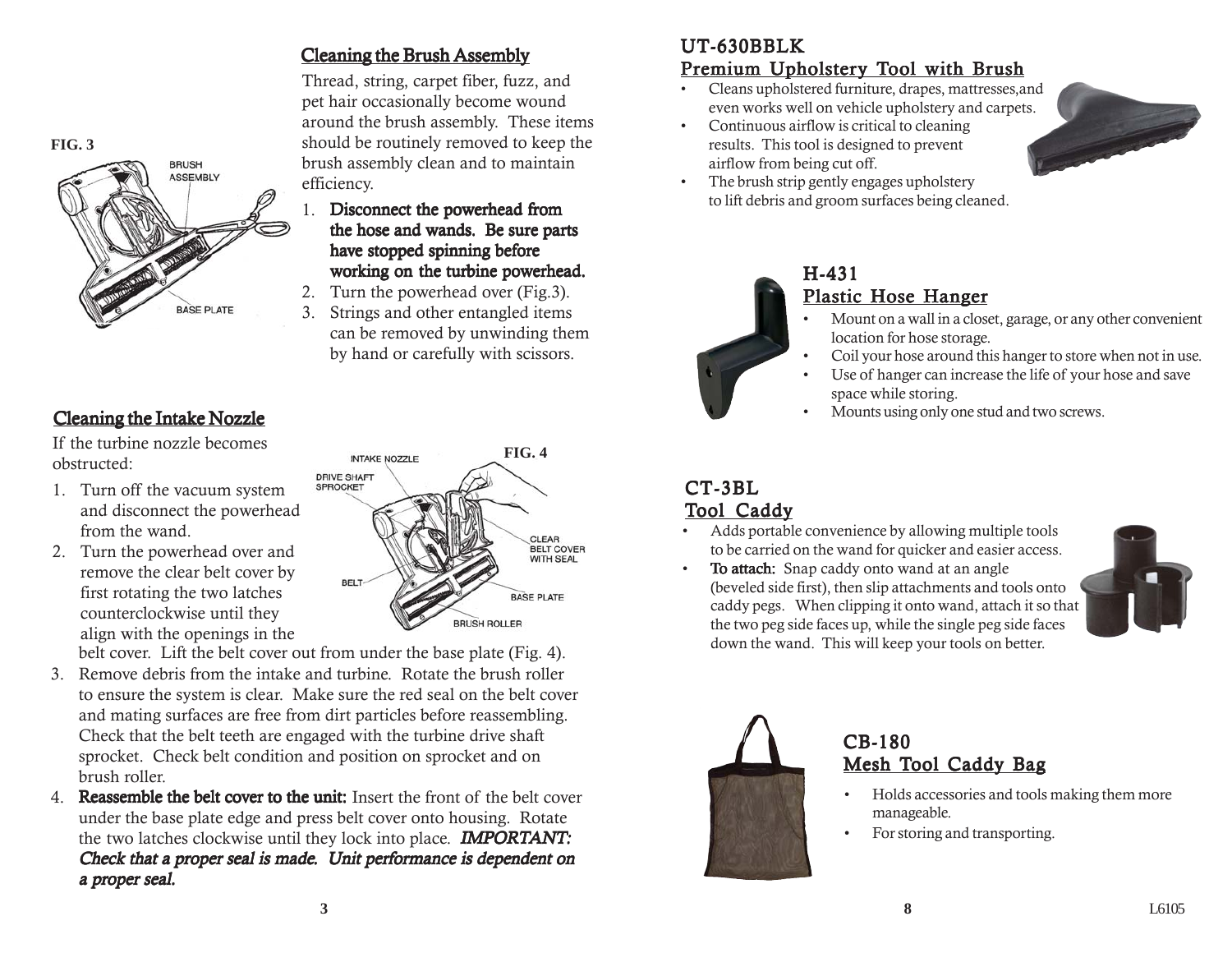# Replacing the Turbine Belt and Cleaning the Needle Bearing

The replacement belt must be installed correctly to ensure optimum performance. The turbine belt twists 90° to the right as shown in Fig.5A.



• Belt should twist 90° to the right

-see illustration on housing

# Belt Shrouds (C)

- Upper and Lower Shrouds
- Prevents belt contamination
- Designed to fit around sprocket and protect the drive belt.



## Belt (A) Shaft Support (B)

- Shaft Support is 1/32" off center
- When installing new belt, **arrows** on both shaft supports must point to rear wheels.
- Left & Right positions are marked on the shaft supports and in the housing.
- 1. Follow instructions 1 & 2 under cleaning the intake nozzle on pg. 3.
- 2. Remove the three screws holding the metal baseplate, pull the base plate off, and remove the lower belt shroud. Then, pull the bumper up (Fig. 5).
- 3. Removing the brush roller and shaft supports--it is important to reinsert the shaft supports in the correct direction. There is an arrow on each shaft support that points to the back of the housing when inserted correctly. To easily identify the correct position for reinsertion, mark the top of the shaft supports with a permanent marker or nail polish. Pull the brush roller out--the shaft supports will come with it.
- 4. Slide the belt off the turbine sprocket and off the brush roller.
- 5. **Optional:** Remove the needle bearing and clear any dust, hair, or debris from the needle bearing cavity. To reinsert needle bearing, see illustration on next page.